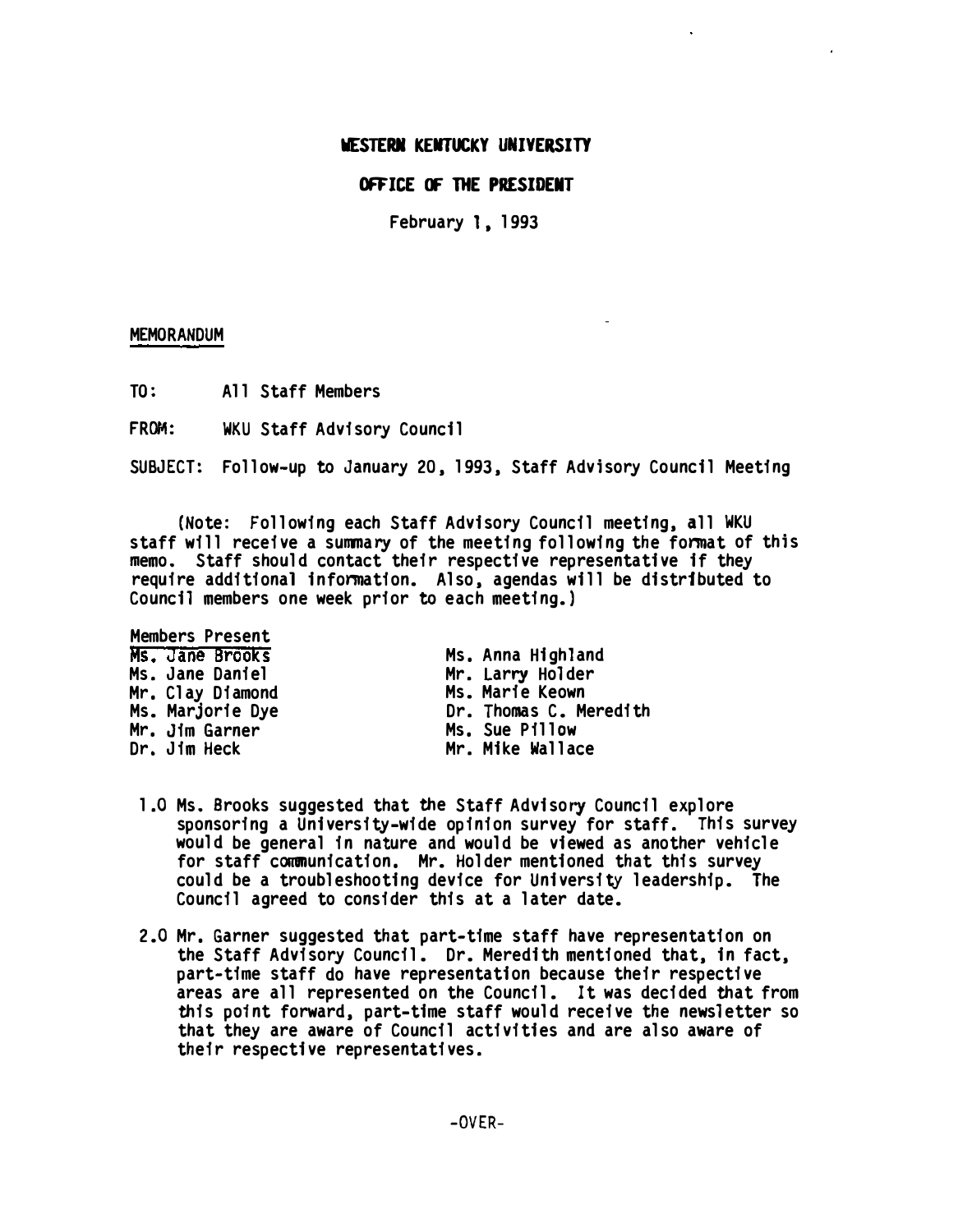- 3.0 As was requested at the Council's last meeting, Dr. Heck reported on the feasibility of installing ice machines at various locations on campus. He mentioned that no external vendors could be identified that were interested in maintaining the ice machines. Each machine would cost the University between \$3,000 and \$3,500. They would also require a great deal of maintenance. Between \$1,200 and \$1,500 per machine would be required, in order to install and to bring the plumbing up to code. The utilities for each machine would cost approximately \$17 per month. Dr. Heck also mentioned that vending machines that distribute ice with drinks were already located on campus. However, they are not used nearly as frequently as vending machines that distribute drinks in a can. After hearing this report, the Staff Advisory Council agreed unanimously that University resources could be more effectively used in other ways than installing ice machines.
- 4.0 Dr. Heck reported that, at the request of the Staff Advisory Council, a postage stamp machine was installed on the first floor of WAB and is currently in operation.
- 5.0 Dr. Heck reported that a water fountain that was removed from the first floor of WAB has been replaced and is in working order.
- 6.0 Ms. Pillow explored the possibility of having a series of staff seminars in order to assist staff in identifying areas of concern. Ms. Highland, Mr. Wallace, and Ms. Keown agreed to explore ways that the University might offer such seminars. This subcommittee agreed to contact the city of Bowling Green in order to explore how the city operates its continuing education opportunities.
- 7.0 Ms. Brooks, Mr. Garner, and Ms. Dye agreed to form a subcommittee in order to explore ways in which the University might offer assistance to staff in regard to income tax preparation.
- 8.0 The Council discussed several concerns related to University parking. Mr. Diamond and Ms. Daniel agreed to meet with the University Parking Committee in order to share these concerns.
- 9. 0 The Council considered a suggestion that the University install drinking water cleaning systems. Since we receive water from the city of Bowling Green, the Council agreed that it should be the city's responsibility to ensure the safety of the water supply at the University.
- 10.0 Dr. Meredith is presently reforming the Ideas for Efficiency Committee. This University committee is charged with evaluating ideas that emanate from the staff that would improve the overall efficiency of the University. Ms. Judy Byrd has been appointed the chairperson of the committee. The Council elected Mr. Jim Garner to represent the Staff Advisory Council on the Ideas for Efficiency Committee.
- 11.0 The next meeting of the committee will be March 10, 1993. at 9 a.m. in the Regents Room.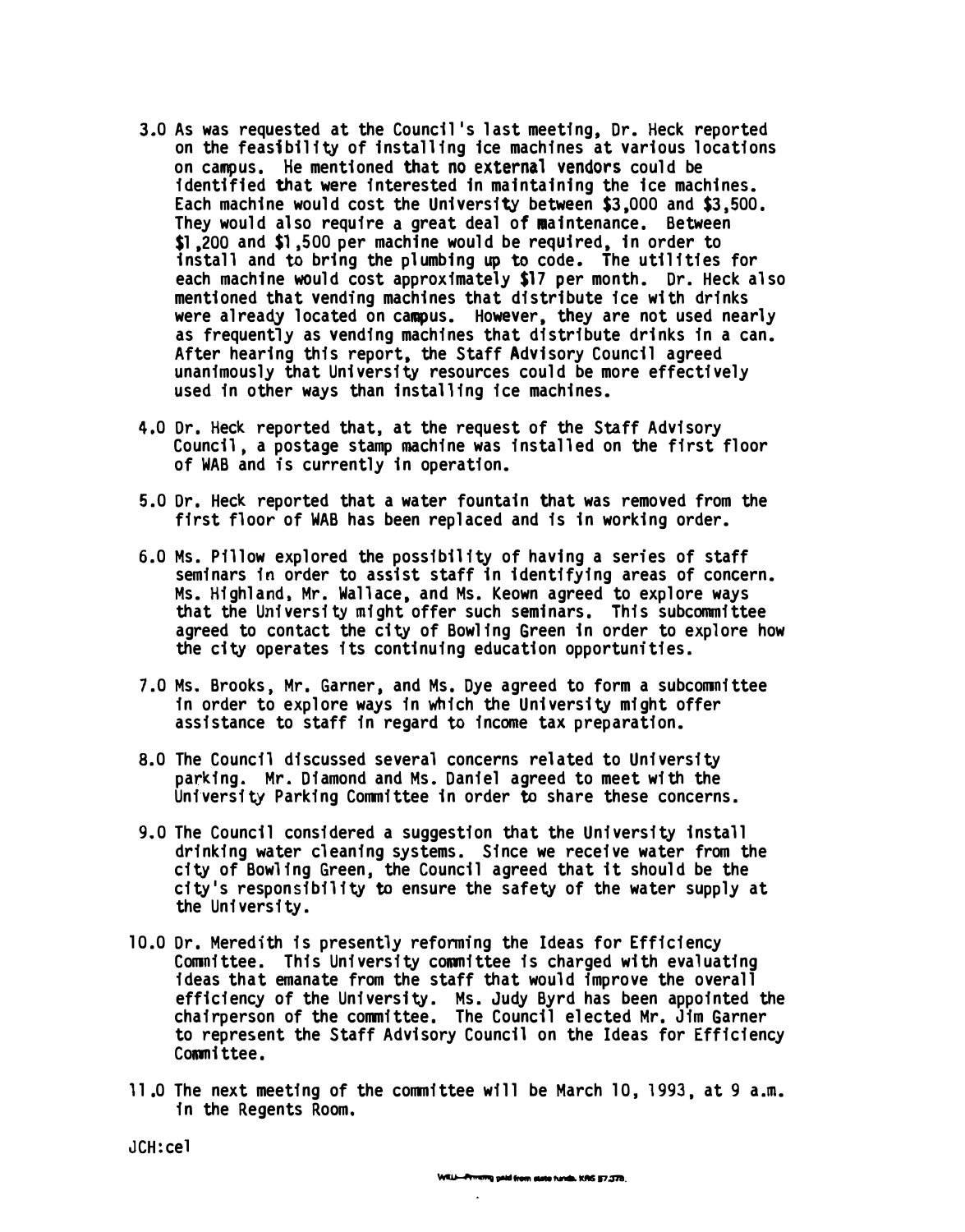## OFFICE OF THE PRESIDENT

April 5, 1993

### MEMORANDUM

TO: All Staff Members

FROM: WKU Staff Advisory Council

SUBJECT: Follow-up to March 10, 1993, Staff Advisory Council Meeting

(Note: Following each Staff Advisory Council meeting, all WKU staff will receive a summary of the meeting following the format of this memo, Staff should contact their respective representative if they require additional information. Also, agendas will be distributed to Council members one week prior to each meeting.)

Members Present Ms. Jane Brooks Mr. Mike Dale Ms. Jane Daniel Mr. Clay Diamond Ms. Marjorie Dye

Dr. Jim Heck Mr. Jim Garner Ms. Anna Highland Ms. Sue Pillow Mr. Mike Wallace

- 1.0 Dr. Heck distributed a list of accomplishments that grew out of the work of last year's Staff Advisory Council. This list was compiled by the former chairperson of the Staff Advisory Council, Mr. Jim Schaeffer. and the current chairperson, Ms. Sue Pillow.
- 2.0 Ms. Brooks discussed the need for paper products to be supplied to appropriate restrooms. Dr. Heck indicated that he would follow up on this issue.
- 3.0 Ms. Brooks discussed the process for position upgrading. Mr. Dale explained this process and informed the group that he did, in fact, have a back log of requests and that the process was quite time consuming.
- 4.0 Dr. Heck distributed a memo for staff members offering free financial planning sponsored by the Department of Finance and CIS. At a previous Staff Advisory Council meeting, the Council suggested that this opportunity would provide a great service to the staff.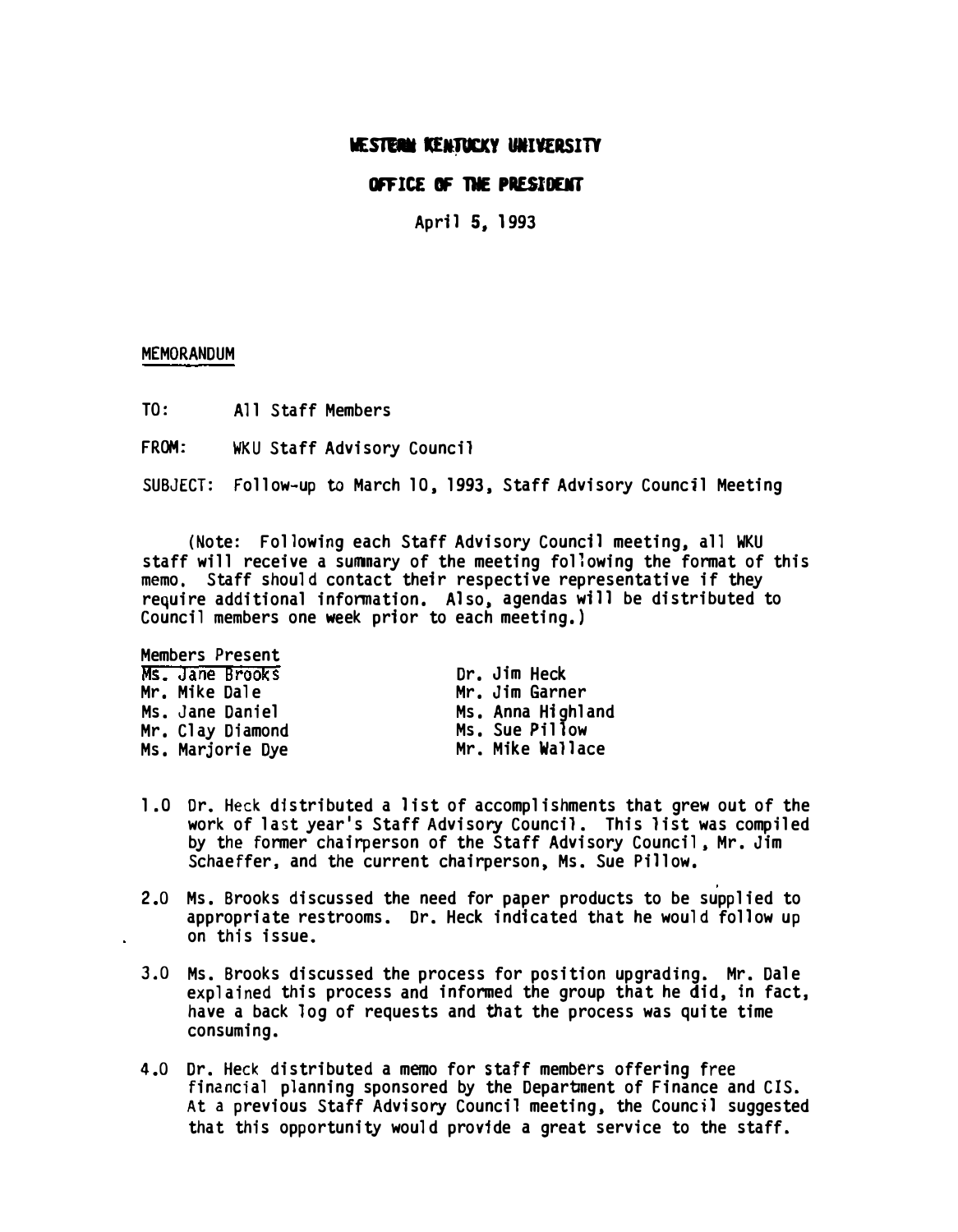Page 2 April 5, 1993

- 5.0 The summer work sChedule for hourly employees was discussed. Dr. Heck Indicated he would clarify this issue and report back to the group.
- 6.0 Ms. Dye and Ms. Pillow summarized feedback that they had received fram staff members regarding the salary study guidelines. Mr. Dale explained the process for awarding salary increases to the staff as discussed in meetings Dr. Ramsey held for all staff members.

JCH:cel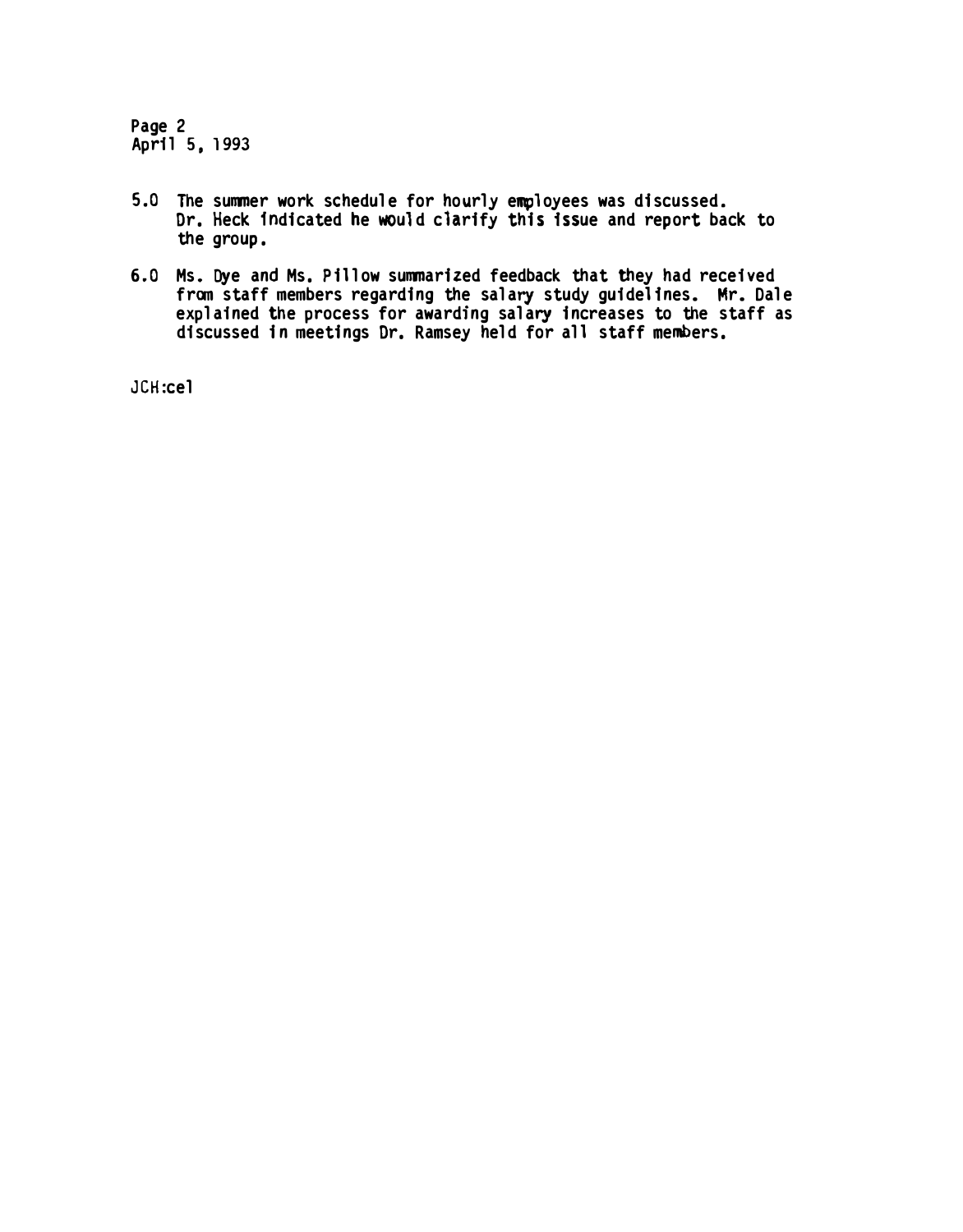## OFFICE OF THE PRESIDENT

May 25, 1993

#### MEMORANDUM

TO: All Staff Members

FROM: WKU Staff Advisory Council

SUBJECT: Follow-up to May 19, 1993, Staff Advisory Council Meeting

(Note: Following each Staff Advisory Council meeting, all WKU staff will receive a summary of the meeting following the format of this memo. Staff should contact their respective representative if they require additional information. Also, agendas will be distributed to Council members one week prior to each meeting.)

Members Present Ms. Jane Daniel Mr. Clay Diamond Ms. Marjorie Dye Dr. Jim Heck

Ms. Anna Highland Dr. Thomas C. Meredith Ms. Sue Pillow Mr. Mike Wallace

- 1.0 As a member of the We11ness Committee, Ms. Dye reported on the We11ness Fair scheduled for September 13-17, 1993. This fair will be available to all faculty and staff. Ms. Dye distributed literature outlining the program. She indicated that Ms. Nancy Givens is the contact person for this event.
- 2.0 Ms. Dye raised the issue of staff/professional evaluation of supervisors. Dr. Heck indicated that he will explore this issue with Mr. Dale.
- 3.0 Ms. Pillow suggested that the Staff Advisory Council encourage staff members to lobby the Governor to provide appropriate funding for higher education in Kentucky. Dr. Meredith indicated that appropriate timing for such activities would probably be in the fall. This will be discussed during the fall Staff Advisory council meeting.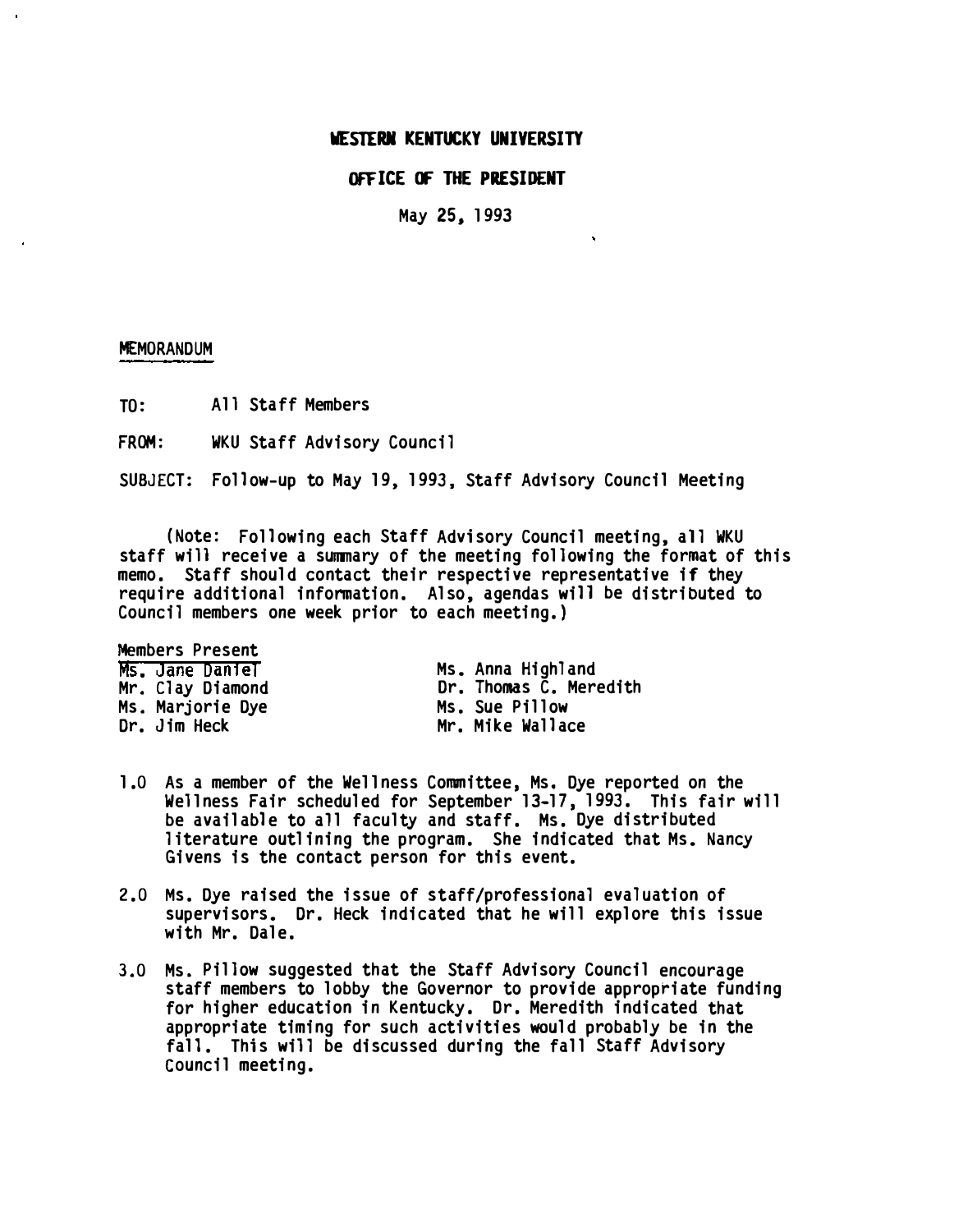Page 2 May 25, 1993

- 4.0 Ms. Dye indicated that with the large number of visitors traveling through Wetherby Administration Building additional directories are needed. Dr. Heck indicated that he will explore the possibilities of placing additional directories in Wetherby Administration Building.
- 5.0 Ms. Dye indicated that she continues to hear concerns voiced regarding the lack of paper towels in restrooms. Dr. Heck indicated that he will pass this information along to the Office of Finance and Administration.
- 6.0 The next meeting is scheduled for July 21, 1993. This will be the last meeting of the present representatives. A newly-elected group will meet on September 15, 1993. Elections will be held in the early fall.

TCM: cel

 $\ddot{\phantom{a}}$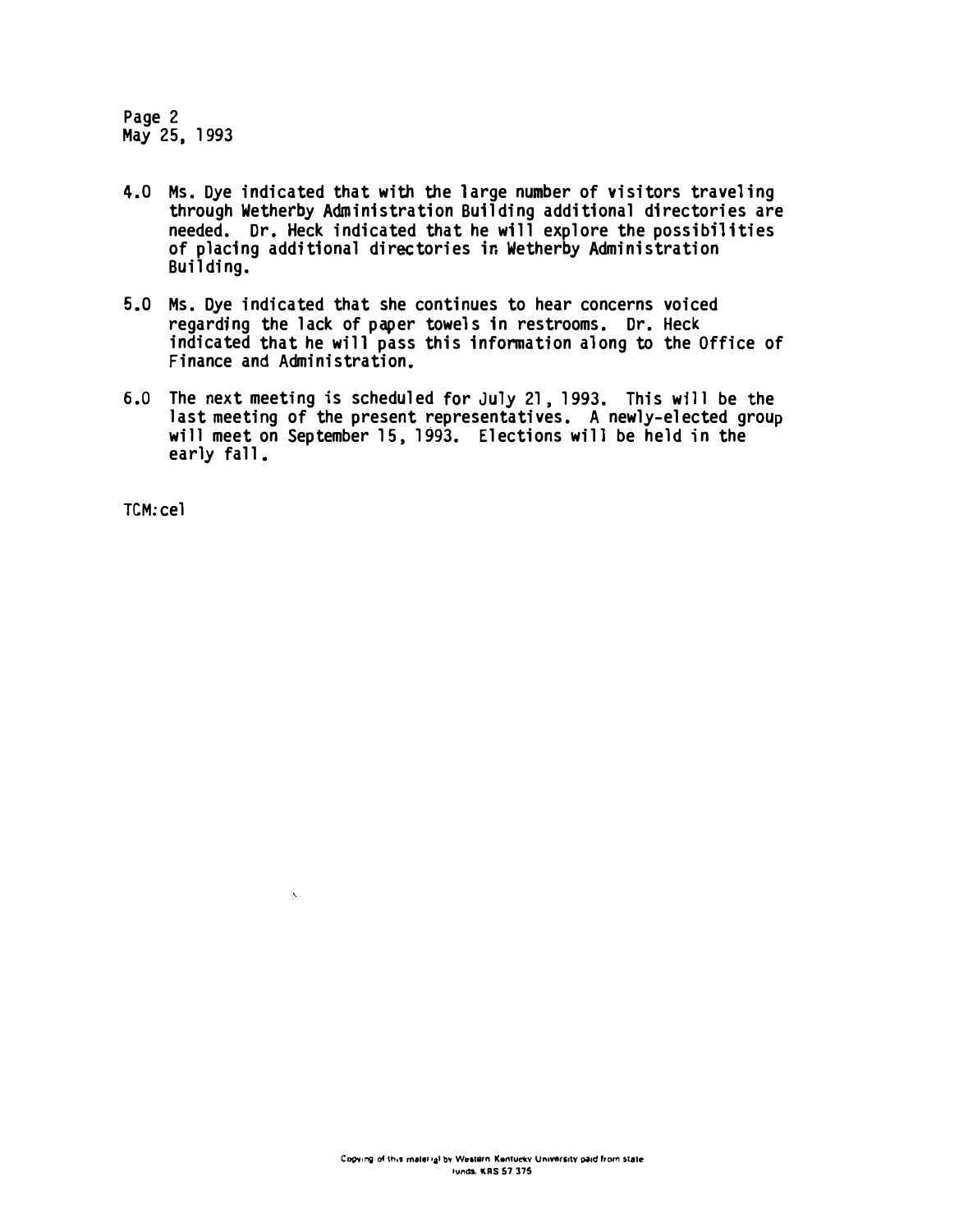# OFFICE OF THE PRESIDENT

July 21, 1993

### MEMORANDUM

TO: All Staff Members

FROM: WKU Staff Advisory Council

SUBJECT: Follow-up to July 21, 1993, Staff Advisory Council Meeting

(Note: Following each Staff Advisory Council meeting, all WKU staff will receive a summary of the meeting following the format of this memo. Staff should contact their respective representative if they require additional information. Also, agendas will be distributed to Council members one week prior to each meeting.)

Members Present Ms. Jane Brooks Ms. Anna Highland 14s. Jane Daniel Mr. Clay Diamond Ms. Marjorie Dye

Mr. Jim Garner Dr. Jim Heck Ms. Sue Pillow Mr. Mike Wallace

- 1.0 Dr. Heck thanked the Council for its excellent service over the past year. He announced that Mr. Mike Dale will be organizing elections in late August for the 1993-94 Staff Advisory Council. The bylaws read that an individual may be re-elected for one term.
- 2.0 Ms. Brooks asked Ms. Debby Cherwak to report on fees for the Preston Center for part-time faculty/staff. Ms. Cherwak reported that the fees for part-time faculty/staff have been set at \$60 per semester with a \$25 fee for the summer. Ms. Brooks raised a question concerning an individual whose status changes from full-time status to part-time status. Ms. Cherwak offered to review this on a case-by-case basis.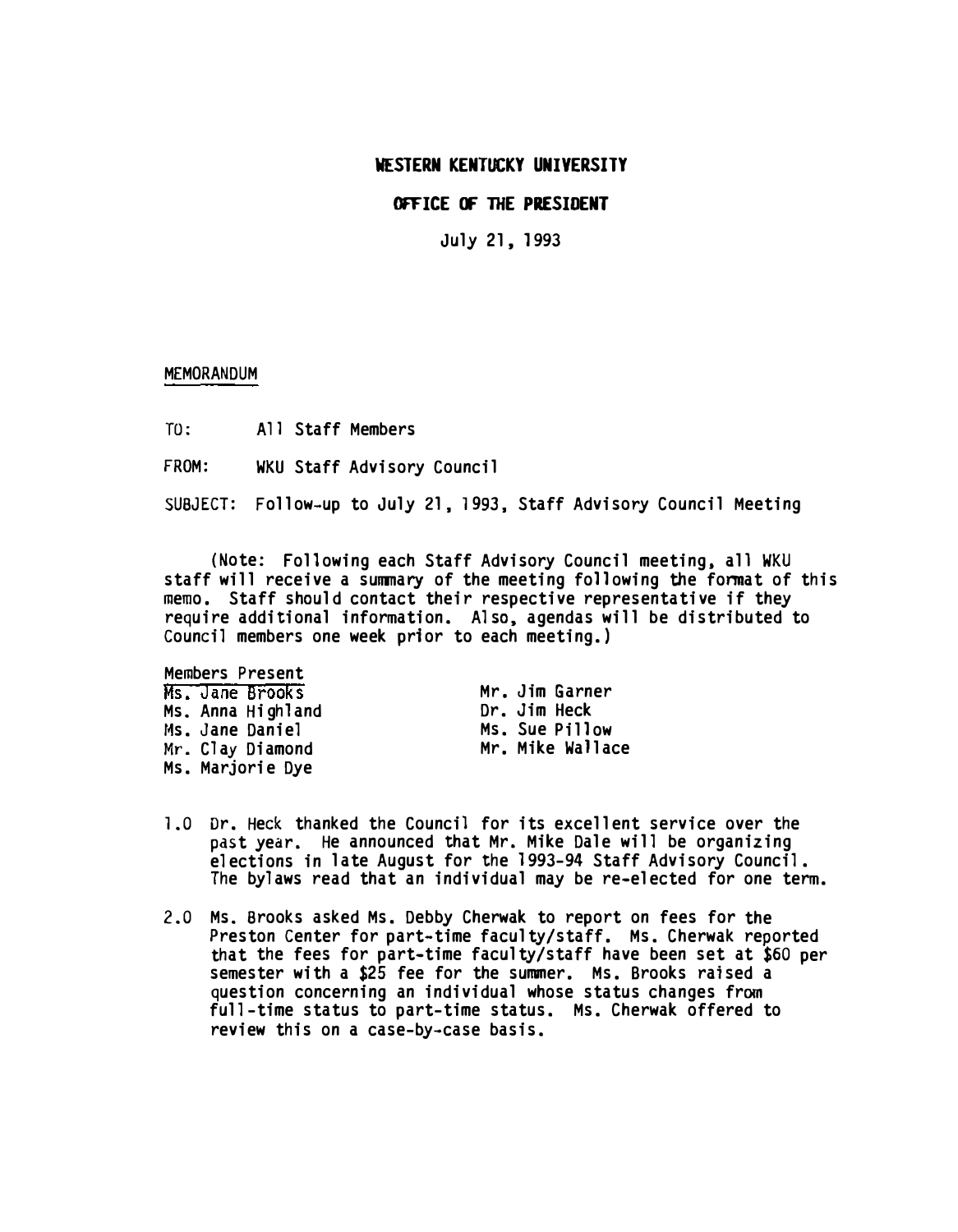Page 2 July 21, 1993

- 3.0 Mr. Wallace explored the feasibility of the Employee Dependent Child Grant program being cross-referenced so that married employees might offer their dependent a full tuition waiver. He also suggested that employees with seniority be given increased grant benefits. Dr. Heck said that he will share these suggestions with the Benefits Committee.
- 4.0 Mr. Rick Shreve reported on the Family Leave Act. He reviewed a handout outlining the basic tenets of the Act. Essentially, the Act establishes that eligible employees are entitled to up to 12 weeks of unpaid leave during a 12-month period for the birth. adoption, or foster care of a child and the care of a family member with a serious health condition. This benefit would also be extended to an employee if the employee's health condition prevents the employee from performing his or her job. This law becomes effective August 5, 1993.
- 5.0 Mr. John Osborne reported on the status of feminine hygiene product vending machines. These machines were previously maintained by the now defunct Western Food Services Office. He reported his unsuccessful efforts to locate a vendor that would be willing to maintain this program. The Staff Advisory Council recommended that all such vending machines be removed and that the fact that the products are available in the Bookstore be advertised.
- 6.0 Ms. Jane Brooks reported on recommendations coming forth from the Benefits Committee. She indicated that the committee had explored the following issues: medical insurance, sick leave, vacation leave, parking, retirement, tuition waiver and grants, service awards, and safety.
- 7.0 Ms. Sue Pillow discussed the personal computer loan program. She recommended that the University explore extending this benefit to classified staff.

JCH:cel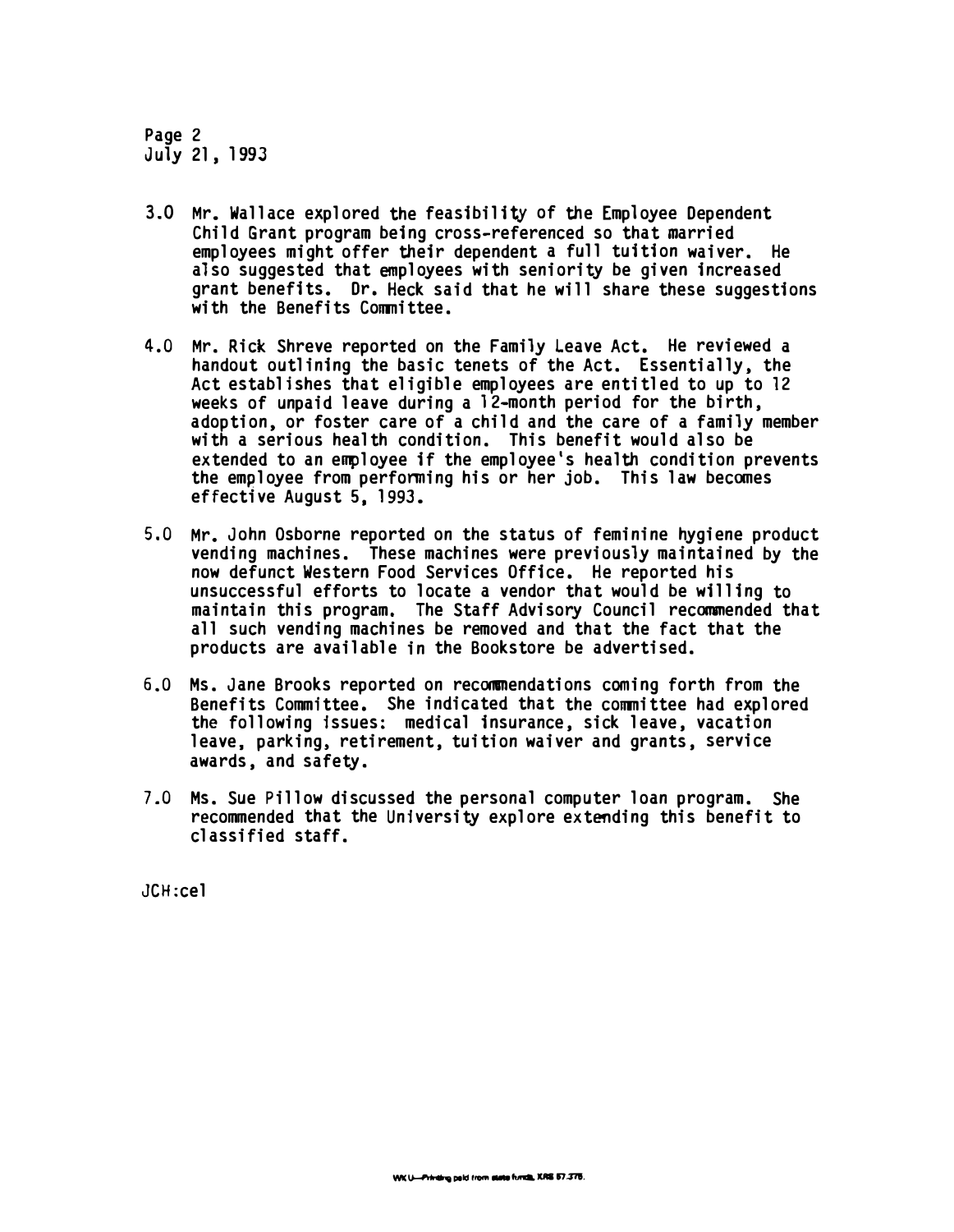#### OFFICE OF TIlE PRESIDENT

October 28, 1993

#### MEMORANDUM

TO: All Staff Members

FROM: WKU Staff Advisory Council

SUBJECT: Follow-up to October 28, 1993, Staff Advisory Council Meeting

(Note: Following each Staff Advisory Council meeting, all WKU staff will receive a summary of the meeting following the format of this memo. Staff should contact their respective representative if they require additional information. Also, agendas will be distributed to Council members one week prior to each meeting.)

Members Present Ms. Judy Craft Dr. Jim Heck Ms. Anna Highland Ms. Denise Huffman Dr. Thomas C. Meredith

Mr. Robert Upchurch Mr. Mike Wallace Ms. Pat Widmann Ms. Sharon Young

- 1. The first meeting of the newly-elected Staff Advisory Council was held on October 28, 1993, at 9 a.m. The meeting began by all members introducing themselves and discussing the areas that they represent.
- 2. Following introductions, Dr. Heck reviewed the bylaws and asked if there were any questions. As outlined in the bylaws. the Staff Advisory Council is an advisory body to the University President. The Council representatives will advise the President on all matters of concern to staff employees.
- 3. Dr. Heck opened the floor to nominations for chairperson and vice chairperson. Mr. Mike Wallace was unanimously elected chairperson and Ms. Anna Highland was unanimously elected vice chairperson. It was determined that the Staff Advisory Council would meet at least every other month on the third Thursday of the month at 9 a.m. in the Regents Room. The next meeting is scheduled for December 16.
- 4. Dr. Heck discussed the Staff Advisory Council newsletter. He indicated that a summary of each meeting will be forwarded from the Staff Advisory Council to all staff members throughout the University.
- 5. Ms. Highland addressed the issue of parking for spouses of employees who wish to use the Preston Center. Dr. Heck indicated that the Parking Committee had approved a Diddle lot parking permit for spouses of employees who are members of the Preston Center for Monday through Friday from 12-2 p.m. This will be available on a semester-to-semester basis free of charge. He also indicated that the Department of Public Safety will issue a visitor's permit to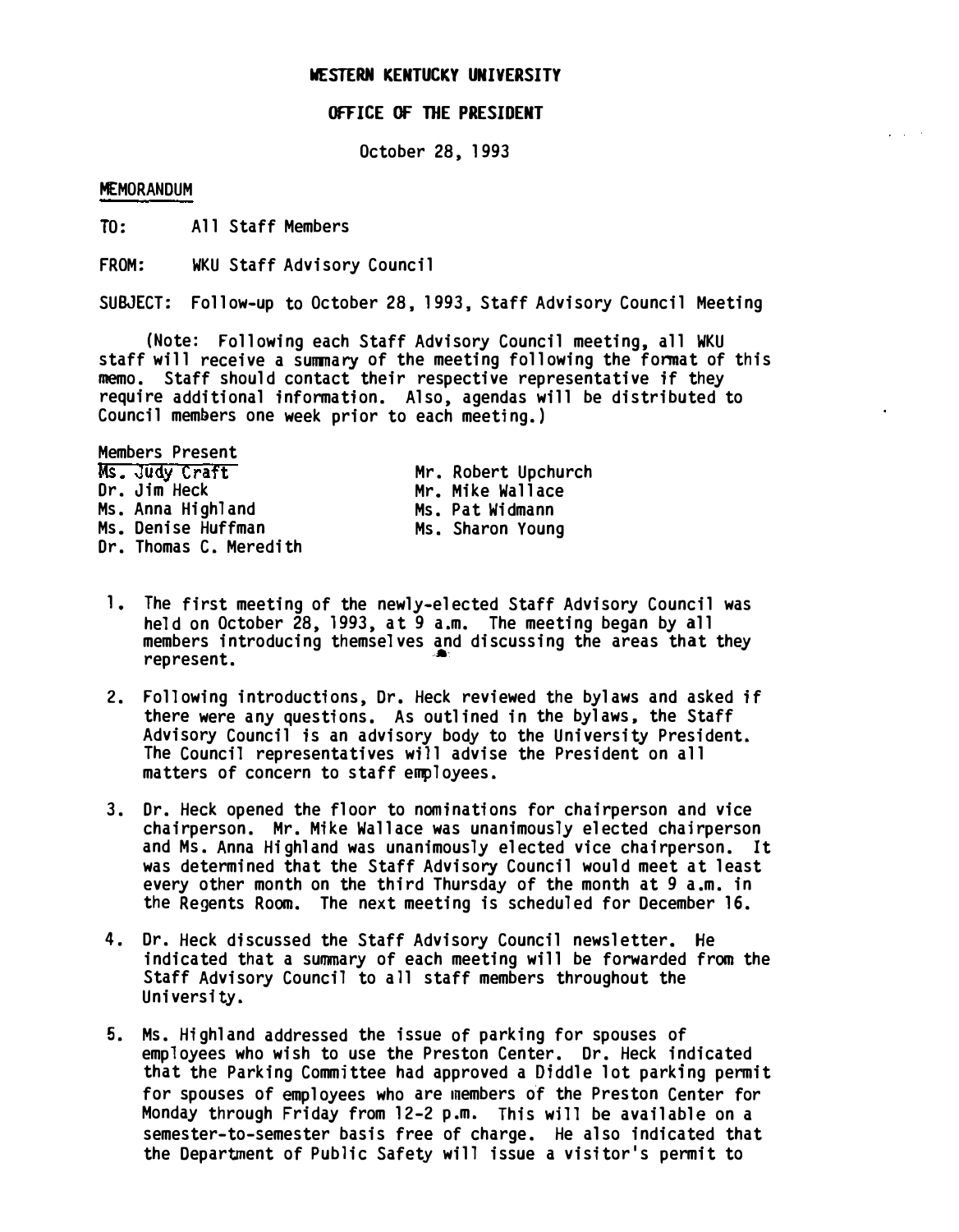Page 2 October 28, 1993

> any spouse of an employee who is a member of the Preston Center and wishes to visit the Center.

- 6. Ms. Highland raised the issue regarding the extension of Spring Break compensation beyond June 30. Mr. Dale will address this issue with the Personnel Committee.
- 7. Two individuals were nominated to represent the Staff Advisory Council on the Western XXI Review Committee. They were Denise Huffman and Sharon Young.
- 8. Dr. Meredith discussed the Western XXI review process. He indicated that the Review Committee will assess the progress that the University has made in following the guidelines set forth in Western XXI and the Committee will then report its findings back to the University community.
- 9. Dr. Heck reported that the President had appointed four Affirmative Action coordinators representing the four divisions of the University. They are Mr. Howard Bailey, Student Life; Dr. Carol Crowe-Carraco, Academic Affairs; Ms. Kit Tolbert, Finance and Administration; and Dr. Sandra Webb. Institutional Advancement.
- 10. Mr. Wallace inquired whether Marriott would be represented on the Staff Advisory Council. Dr. Heck agreed to contact the Marriott Corp. to see if they wish to send a non-voting representative.
- 11. Dr. Meredith discussed the implementation of the campus Master Plan. Dr. Meredith specifically reviewed the plans to demolish three very old buildings on 14th Street and create additional parking and additional green area in that vicinity.
- 12. Ms. Highland inquired about the vending of feminine hygiene products. Dr. Heck reported that Mr. Osborne has coordinated the removal of non-functioning machines. Dr. Heck also reported that it was the unanimous consent of individuals who have explored this issue that:
	- 1. Vending machines were not needed in the residence halls.
	- 2. The old non-functioning vending machines have been removed.
	- 3. Functioning machines are being placed in several locations, including Downing University Center, Helm Library, Garrett Conference, and Cravens Graduate Center.
	- 4. The product will be vended at 25¢ each. The product is also available at the Bookstore.
- 13. Dr. Meredith discussed the status of funding for higher education in Kentucky. He also briefly reviewed the process that Western has exprienced over the past two years in order to meet the state mandated budget cutbacks.
- 14. Dr. Meredith once again thanked the members of the Staff Advisory Council for their willingness to participate, and he urged the representatives to be open in their communication.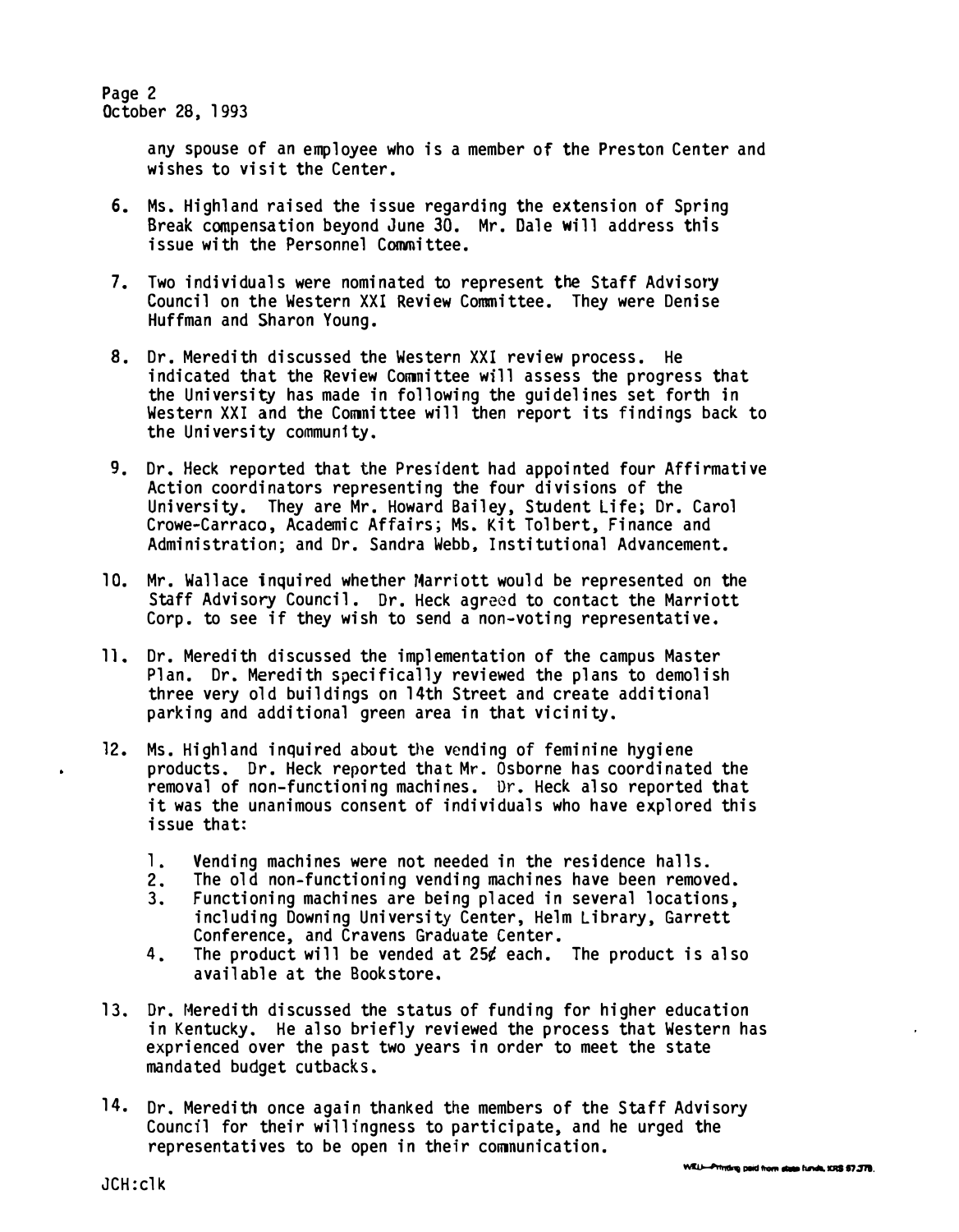OFFICE OF THE PRESIDENT

January 4. 199�

#### MEMORANDUM

TO: All Staff Members

FROM: Staff Advisory Council

SUBJECT: Minutes from Meeting of December 16, 1993

Members Present:

| Ms. Cathie Bryant | Ms. Denise Huffman |
|-------------------|--------------------|
| Ms. Judy Craft    | Mr. Mike Wallace   |
| Mr. Mike Dale     | Ms. Pat Widmann    |
| Dr. Jim Heck      | Ms. Sharon Young   |
| Ms. Anna Highland |                    |

Also present: Stephanie Broadbent, College Heights Herald

- 1. Dr. Heck discussed proposed changes to' the Council's bylaws. He indicated that there have been recommendations that the terms of representatives should be changed from one year to two years and that the date of the elections be changed from the fall semester to the spring semester. The change in the length of terms is intended to increase the continuity of the Council. It was suggested that the change in the date of elections might focus more interest in the elections. The group agreed to consider these changes at the next meeting. The entire staff is asked to contact their representative if they see any problems with the proposed changes. If there are no problems, the group will vote on these changes at the next meeting on February 17.
- 2. Ms. Craft raised the question about compensation at the University Pharmacy for workers who have job-related injuries. Mr. Dale said he would pursue this issue.
- 3. Mr. Dale discussed additions to the HealthWise prescription drug network. He distributed a form outlining these additions.
- 4. Ms. Bryant raised the question about position upgrades. Mr. Dale indicated that he is down 60 percent of his